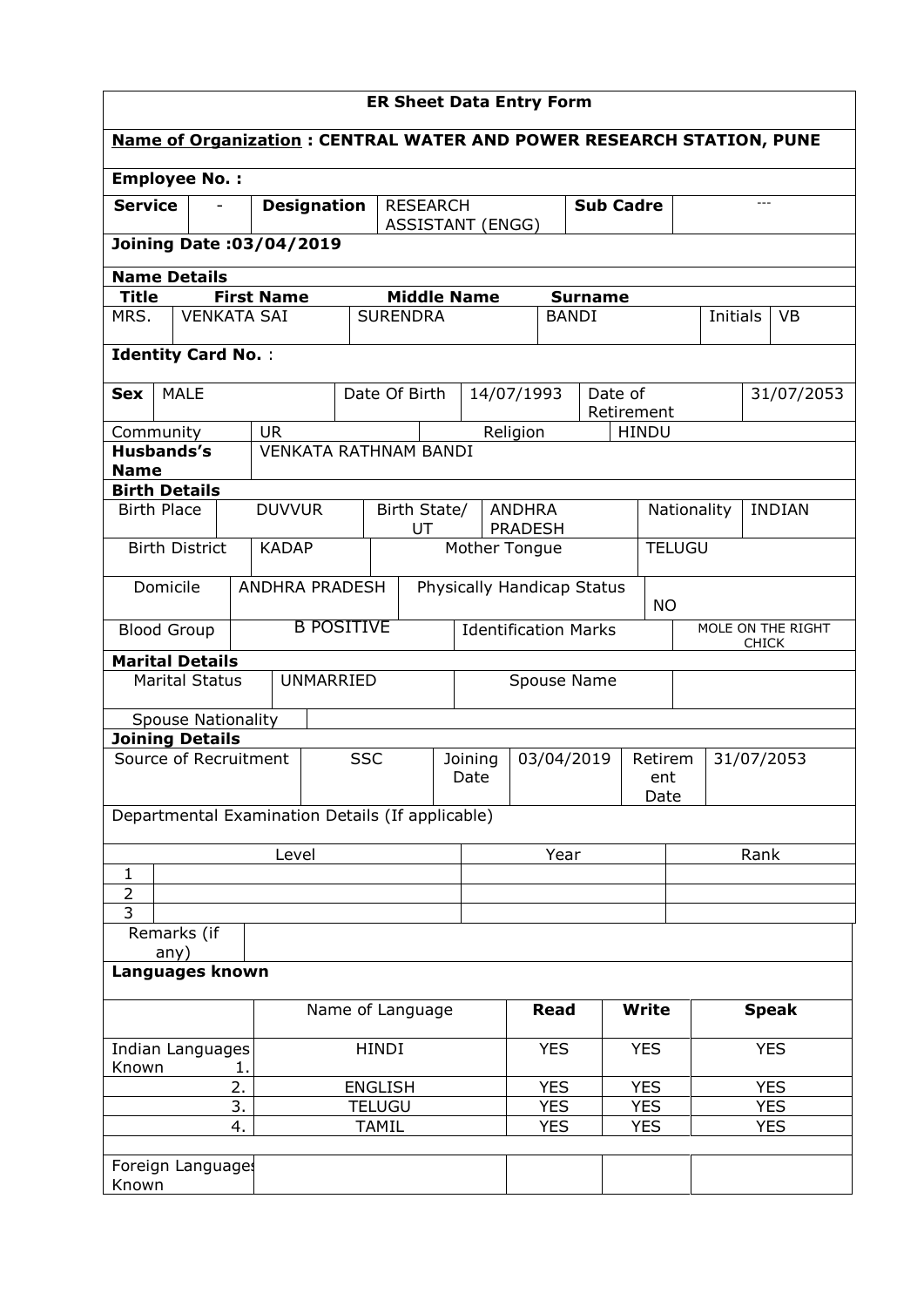## Details of deputation (if applicable)

| Name of the Office | Post held at that<br>time in parent office | Name of post<br>(selected for<br>deputation | Period of deputation |      |  |
|--------------------|--------------------------------------------|---------------------------------------------|----------------------|------|--|
|                    |                                            |                                             | Since                | From |  |
|                    |                                            |                                             |                      |      |  |

## Details of Foreign Visit

| SI.<br>No. | Place of Visit | Date of<br>visit | Post held at<br>that time | Whether it<br>is a<br>personal or<br>official visit | Details of visit |
|------------|----------------|------------------|---------------------------|-----------------------------------------------------|------------------|
|            |                |                  |                           |                                                     |                  |

## Transfer/Posting Detail (if applicable)

| Place | Period of posting        |      |  |  |  |  |  |
|-------|--------------------------|------|--|--|--|--|--|
|       | Since                    | From |  |  |  |  |  |
|       | ۰                        |      |  |  |  |  |  |
|       |                          |      |  |  |  |  |  |
|       |                          |      |  |  |  |  |  |
|       | $\overline{\phantom{0}}$ | -    |  |  |  |  |  |
|       |                          |      |  |  |  |  |  |

| Qualification (Use extra photocopy sheets for multi qualifications, experience, training, awards details) |                           |                          |                          |                   |               |  |                  |  |  |  |
|-----------------------------------------------------------------------------------------------------------|---------------------------|--------------------------|--------------------------|-------------------|---------------|--|------------------|--|--|--|
| Qualification                                                                                             | <b>Discipline</b>         |                          |                          | Specialization 1  |               |  |                  |  |  |  |
| <b>B.TECH</b>                                                                                             | EEE                       |                          |                          | <b>ELECTRICAL</b> |               |  |                  |  |  |  |
| Year                                                                                                      |                           | <b>Division</b>          |                          |                   | CGPA/ % Marks |  | Specialization 2 |  |  |  |
| 2014                                                                                                      |                           | I <sup>st</sup> DIVISION |                          |                   | 8.1496        |  |                  |  |  |  |
| Institution                                                                                               |                           | University               |                          |                   | Place         |  | Country          |  |  |  |
| <b>SASTRA UNIVERSITY</b>                                                                                  |                           |                          | <b>SASTRA UNIVERSITY</b> |                   | THANJAVUR, TN |  | <b>INDIA</b>     |  |  |  |
| <b>Experience</b>                                                                                         |                           |                          |                          |                   |               |  |                  |  |  |  |
| Type of Posting                                                                                           |                           |                          | Level                    |                   |               |  |                  |  |  |  |
|                                                                                                           | 7                         |                          |                          |                   |               |  |                  |  |  |  |
| Designation                                                                                               | <b>Present Position</b>   |                          |                          |                   |               |  |                  |  |  |  |
|                                                                                                           | RESEARCH ASSISTANT (ENGG) |                          |                          |                   |               |  |                  |  |  |  |
| Ministry                                                                                                  | Department                |                          |                          |                   |               |  |                  |  |  |  |